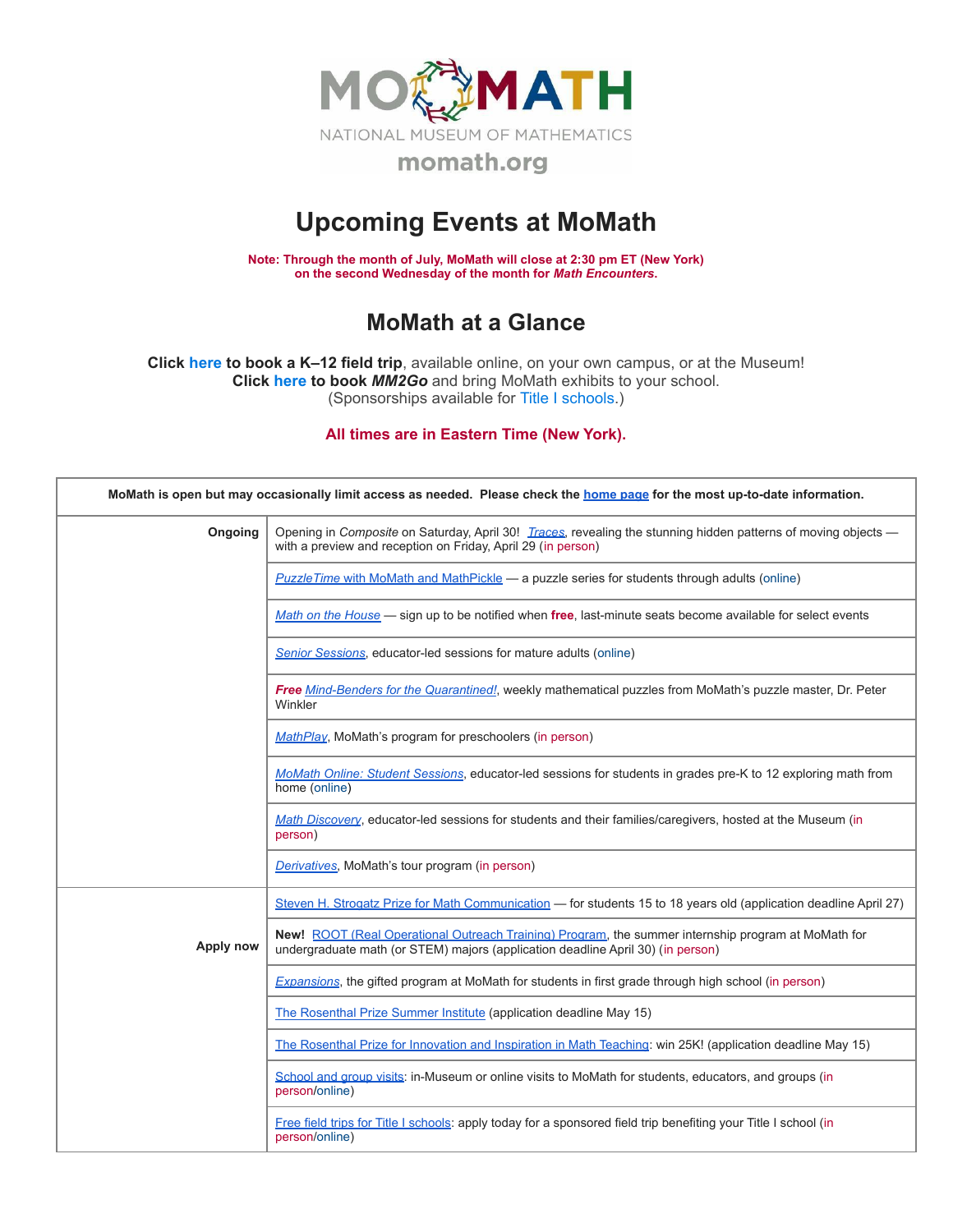|                               |                         | Free visits from Math Midway 2 Go for Title I schools: apply today to bring this engaging math exhibition to your<br>school (in person)                               |
|-------------------------------|-------------------------|-----------------------------------------------------------------------------------------------------------------------------------------------------------------------|
|                               |                         | Free educator sessions at your school: apply today to invite one of MoMath's expert educators to bring the joy of<br>math directly to your Title I school (in person) |
|                               |                         | Integrators, the MoMath high school volunteer program: apply now for summer 2022 (in person)                                                                          |
|                               |                         | Differentiators, the MoMath college volunteer program: apply now for the 2022-2023 school year (in person)                                                            |
| Fri, Apr 15                   | $2:00$ pm               | Senior Sessions: "Prime Time" (online)                                                                                                                                |
| Fri, Apr 15                   | 4:15 pm                 | Math Discovery: "Tessellation Station" (for grades K-2) (in person)                                                                                                   |
| Fri, Apr 15                   | 4:30 pm                 | <b>Folding Fridays</b> - learn to fold unique origami designs: "Spinning Flower" (online)                                                                             |
| Sat, Apr 16                   | $4:00$ pm               | Math Discovery: "Secrets of Telling Secrets" (for grades 3-6) (in person)                                                                                             |
| Mon, Apr 18                   | $2:00$ pm               | Senior Sessions: "Making Math Solid: Hexahedron" (online)                                                                                                             |
| Mon, Apr 18                   | 6:30 pm                 | <b>Desert Island Math: Shortest Distance (online)</b>                                                                                                                 |
| Tue, Apr 19 to Thu,<br>Apr 21 | <b>Various</b><br>times | MoMath Mini-Camps (in person or online - your choice!)                                                                                                                |
| Tue, Apr 19                   | 4:00 pm                 | Loving Math - stories, games, and laughter in a hilariously fun children's hour (for grades K-3) (online)                                                             |
| Tue, Apr 19                   | 7:00 pm                 | Starring Math - discussion of the film Moneyball, hosted by Steven Strogatz with baseball data expert Lee<br>Mendelowitz and screenwriter Stan Chervin (online)       |
| Wed, Apr 20                   | $3:30$ pm               | Free Math Gym, a workout for your brain (online)                                                                                                                      |
| Wed, Apr 20                   | 4:00 pm                 | MathPlay, for pre-K students (in person)                                                                                                                              |
| Wed, Apr 20                   | 7:00 pm                 | <b>QED: Pitfalls for Parents (online)</b>                                                                                                                             |
| Thu, Apr 21                   | $2:00$ pm               | <b>Senior Sessions:</b> "Chessboards and Dominoes" (online)                                                                                                           |
| Thu, Apr 21                   | 4:00 pm                 | Ask a Mathematician - Anything! with Steven Strogatz (online)                                                                                                         |
| Thu, Apr 21                   | 7:00 pm                 | <b>Equilibrium</b> , MoMath's adult evening of mathematical games (online)                                                                                            |
| Fri, Apr 22                   | 4:15 pm                 | Math Discovery: "Möbius Madness" (for grades 3-6) (in person)                                                                                                         |
| Fri, Apr 22                   | 4:30 pm                 | Folding Fridays — learn to fold unique origami designs: "Seedling in a Pot" by Mark Bolitho (online)                                                                  |
| Fri, Apr 22                   | 6:30 pm                 | <b>Free Family Fridays: "A Single Straight Cut" with Steven Strogatz (in person/online)</b>                                                                           |
| Sat, Apr 23                   | 3:00 pm                 | Krazy Kahoot, a fast-paced family quiz game with Steve Sherman (online)                                                                                               |
| Sat, Apr 23                   | 4:00 pm                 | Math Discovery: "Shape Shifters" (for grades pre-K-2) (in person)                                                                                                     |
| Sun, Apr 24                   | $2:00$ pm               | Bridge Basics 2: the Play of the Hand, sixth session of an eight-week course (online)                                                                                 |
| Sun, Apr 24                   | 5:30 pm                 | Tween Primes, the MoMath book club for teens and tweens: My Best Mathematical and Logic Puzzles by Martin<br>Gardner (online)                                         |
| Sun, Apr 24                   | 6:30 pm                 | Unlimited, MoMath's mix-n-mingle program for students in middle and high school (online)                                                                              |
| Mon, Apr 25                   | $6:30$ pm               | Free-to-members <b>Desert Island Math: Geometric Constructions</b> (online)                                                                                           |
| Tue, Apr 26                   | $2:00$ pm               | Senior Sessions: "Polyomino Puzzlers" (online)                                                                                                                        |
| Tue, Apr 26                   | $4:00$ pm               | Loving Math - stories, games, and laughter in a hilariously fun children's hour (for grades K-3) (online)                                                             |
| Wed, Apr 27                   | $4:00$ pm               | MathPlay, for pre-K students (in person)                                                                                                                              |
| Thu, Apr 28                   | $4:00$ pm               | Meet a Mathematician featuring Mariel Vazquez; hosted by Steven Strogatz (online)                                                                                     |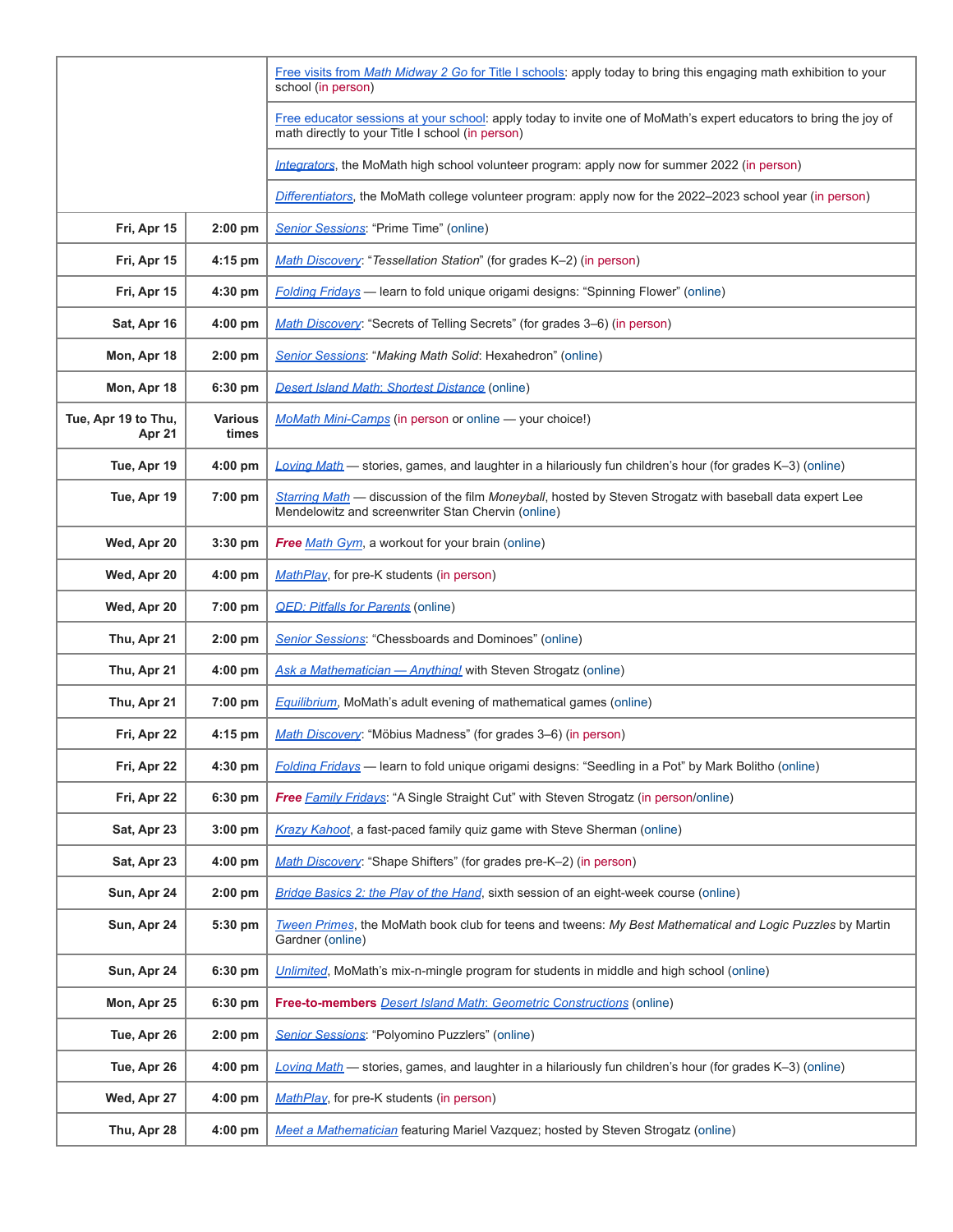| Fri, Apr 29 | $2:00$ pm            | Senior Sessions: "Making Math Solid: Octahedron" (online)                                                                                                                                                                                                        |
|-------------|----------------------|------------------------------------------------------------------------------------------------------------------------------------------------------------------------------------------------------------------------------------------------------------------|
| Fri, Apr 29 | $4:30$ pm            | <b>Folding Fridays</b> — learn to fold unique origami designs: "Inchworm" by Isamu Sasagawa (online)                                                                                                                                                             |
| Fri, Apr 29 | $6:00$ pm            | <b>Free-to-members</b> Traces preview and reception: a new exhibition in Composite, the gallery at MoMath, with<br>special guests Stephen Orlando and Will Calhoun (in person)                                                                                   |
| Sun, May 1  | $2:00$ pm            | Bridge Basics 2: the Play of the Hand, seventh session of an eight-week course (online)                                                                                                                                                                          |
| Mon, May 2  | $2:00$ pm            | Senior Sessions: "Math in Art: Tessellations II" (online)                                                                                                                                                                                                        |
| Mon, May 2  | $6:30$ pm            | Free-to-members Desert Island Math: Polyhedra (online)                                                                                                                                                                                                           |
| Tue, May 3  | 4:00 pm              | Loving Math — stories, games, and laughter in a hilariously fun children's hour (for grades K-3) (online)                                                                                                                                                        |
| Wed, May 4  | 4:00 pm              | MathPlay, for pre-K students (in person)                                                                                                                                                                                                                         |
| Thu, May 5  | $2:00$ pm            | Senior Sessions: "Skipping Towards Infinity" (online)                                                                                                                                                                                                            |
| Fri, May 6  | 4:30 pm              | <b>Folding Fridays</b> — learn to fold unique origami designs: "Lamb" by Tony O'Hare (online)                                                                                                                                                                    |
| Sun, May 8  | $2:00$ pm            | Bridge Basics 2: the Play of the Hand, final session of an eight-week course (online)                                                                                                                                                                            |
| Tue, May 10 | $2:00$ pm            | Senior Sessions: "Luck, Magic, or Math?" (online)                                                                                                                                                                                                                |
| Tue, May 10 | $4:00$ pm            | Loving Math - stories, games, and laughter in a hilariously fun children's hour (for grades K-3) (online)                                                                                                                                                        |
| Wed, May 11 | $4:00$ pm<br>7:00 pm | Free Math Encounters: "Play Truchet: fun with tiling patterns and generalizations" featuring David Reimann (in<br>person/online)                                                                                                                                 |
| Fri, May 13 | $2:00$ pm            | Senior Sessions: "Vote Counts: Ranking and Tanking" (online)                                                                                                                                                                                                     |
| Fri, May 13 | 4:30 pm              | <b>Folding Fridays</b> — learn to fold unique origami designs (online)                                                                                                                                                                                           |
| Sat, May 14 | 3:00 pm              | Krazy Kahoot, a fast-paced family quiz game with Steve Sherman (online)                                                                                                                                                                                          |
| Sun, May 15 | 5:30 pm              | Tween Primes, the MoMath book club for teens and tweens: Strange Attractors by Charles Soule (author), Greg<br>Scott (illustrator), and Soo Lee (illustrator) (online)                                                                                           |
| Sun, May 15 | 6:30 pm              | Unlimited, MoMath's mix-n-mingle program for students in middle and high school (online)                                                                                                                                                                         |
| Mon, May 16 | $2:00$ pm            | Senior Sessions: "Möbius Mischief" (online)                                                                                                                                                                                                                      |
| Tue, May 17 | $4:00$ pm            | Loving Math - stories, games, and laughter in a hilariously fun children's hour (for grades K-3) (online)                                                                                                                                                        |
| Tue, May 17 | 7:00 pm              | <b>QED: Pitfalls for Parents (online)</b>                                                                                                                                                                                                                        |
| Wed, May 18 | $3:30$ pm            | Free Math Gym, a workout for your brain (online)                                                                                                                                                                                                                 |
| Wed, May 18 | $4:00$ pm            | MathPlay, for pre-K students (in person)                                                                                                                                                                                                                         |
| Wed, May 18 | 6:30 pm              | Volumes, the MoMath book club: a discussion of The Puzzler: One Man's Quest to Solve the Most Baffling Puzzles<br>Ever, from Crosswords to Jigsaws to the Meaning of Life by A.J. Jacobs (online)                                                                |
| Thu, May 19 | 8:30 am              | 2022 Con Edison MoMathlon middle school math tournament (online)                                                                                                                                                                                                 |
| Thu, May 19 | $2:00$ pm            | Senior Sessions: "Math in the Corner Pocket" (online)                                                                                                                                                                                                            |
| Thu, May 19 | $4:00$ pm            | Ask a Mathematician - Anything! with Steven Strogatz (online)                                                                                                                                                                                                    |
| Fri, May 20 | $8:30$ am            | 2022 Con Edison MoMathlon middle school math tournament (online)                                                                                                                                                                                                 |
| Fri, May 20 | 4:30 pm              | <b>Folding Fridays</b> — learn to fold unique origami designs (online)                                                                                                                                                                                           |
| Fri, May 20 | 6:30 pm              | Free <b>Family Fridays:</b> "Tooti Tooti" with Chaim Goodman-Strauss (in person/online)                                                                                                                                                                          |
| Mon, May 23 | 7:00 pm              | Starring Math — discussion of the film Secrets of the Surface: The Mathematical Vision of Maryam Mirzakhani,<br>hosted by Steven Strogatz with filmmaker George Csicsery, math and science writer Erica Klarreich, and math<br>professor Amie Wilkinson (online) |